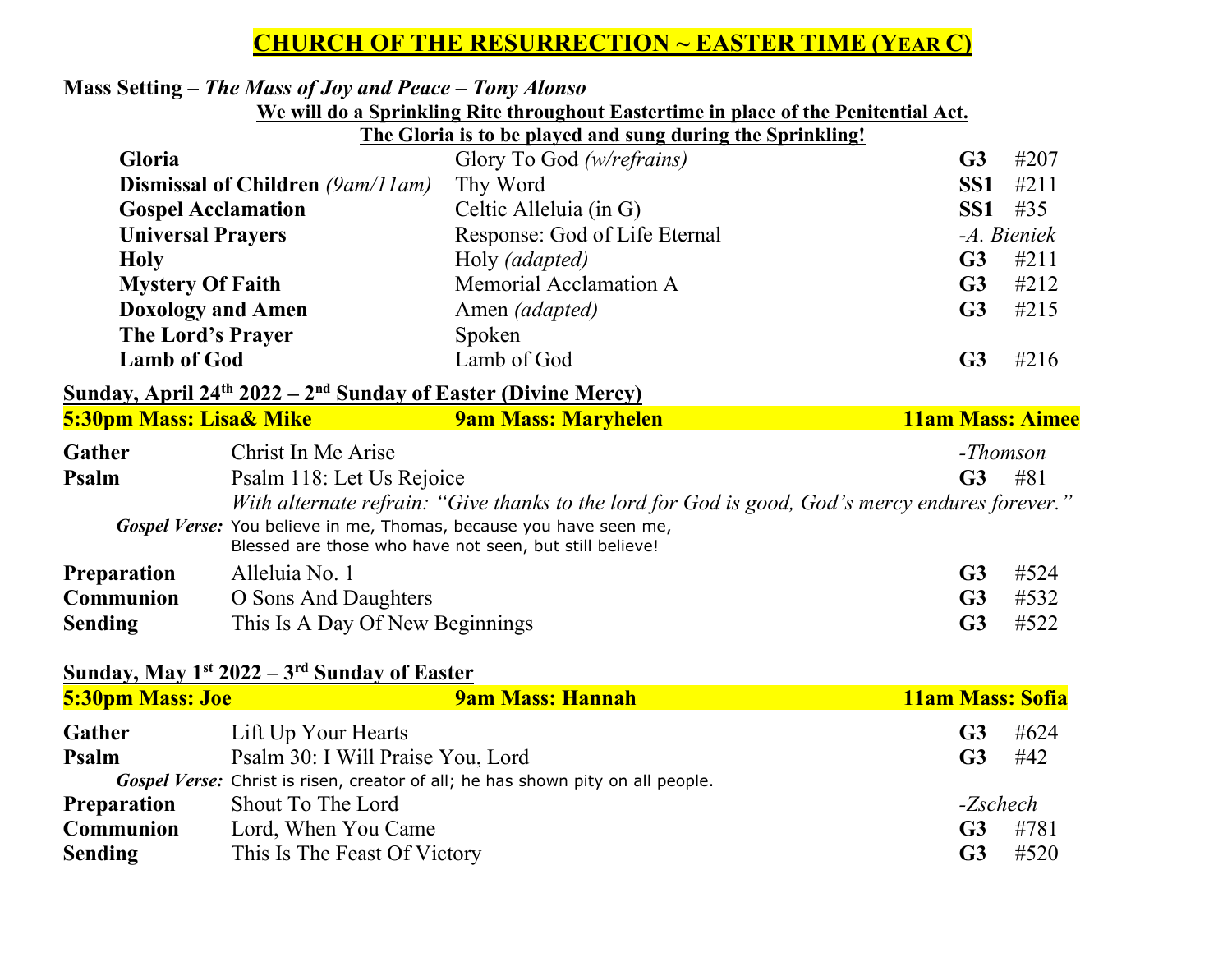| <b>5:30pm Mass: Sofia</b><br><b>9am Mass: CHORALE, Emily &amp; John</b><br>Easter Alleluia<br>Gather<br>Psalm<br>Psalm 100: We Are God's People<br>Gospel Verse: I am the good shepherd, says the Lord; | G <sub>3</sub><br>G <sub>3</sub> | <b>11am Mass: David</b><br>#537 |
|---------------------------------------------------------------------------------------------------------------------------------------------------------------------------------------------------------|----------------------------------|---------------------------------|
|                                                                                                                                                                                                         |                                  |                                 |
|                                                                                                                                                                                                         |                                  |                                 |
|                                                                                                                                                                                                         |                                  | #71                             |
| I know my sheep, and mine know me.                                                                                                                                                                      |                                  |                                 |
| Like A Shepherd<br><b>Preparation</b>                                                                                                                                                                   | G <sub>3</sub>                   | #402                            |
| Communion<br>You Satisfy The Hungry Heart                                                                                                                                                               | G <sub>3</sub>                   | #940                            |
| <b>Reflection:</b><br>Ave Maria                                                                                                                                                                         |                                  | -Ambrosetti                     |
| Sing A New Song<br><b>Sending</b>                                                                                                                                                                       | G <sub>3</sub>                   | #607                            |
| <u>Saturday, May 14<sup>th</sup> 2022 – 3<sup>rd</sup> Sunday of Easter - CONFIRMATION</u>                                                                                                              |                                  |                                 |
| 5:30pm Mass: CHORALE, Hannah, Kate and Jenna, and Joe with Bill accompanying the first ½ of the Liturgy                                                                                                 |                                  |                                 |
| Gather<br>Send Us Your Spirit                                                                                                                                                                           | G <sub>3</sub>                   | #552                            |
| Psalm<br>Psalm 145: I Will Praise Your Name                                                                                                                                                             | G <sub>3</sub>                   | #92                             |
| Gospel Verse: Christ is risen, creator of all; he has shown pity on all people.                                                                                                                         |                                  |                                 |
| <b>Renewal of Baptismal Promises and Sprinkling</b>                                                                                                                                                     |                                  |                                 |
| <b>Sweet Refreshment</b><br>#899<br>G <sub>3</sub>                                                                                                                                                      |                                  |                                 |
| <b>Sacrament Of Confirmation</b>                                                                                                                                                                        |                                  |                                 |
| #550<br>G <sub>3</sub><br>Veni Sancte Spiritus                                                                                                                                                          |                                  |                                 |
| <b>Preparation</b><br>Our God Is Here                                                                                                                                                                   | -Muglia                          |                                 |
| Communion<br>Let Us Be Bread                                                                                                                                                                            | G <sub>3</sub>                   | #946                            |
| Send Down The Fire<br><b>Sending</b>                                                                                                                                                                    | G <sub>3</sub>                   | #557                            |
| Sunday, May $15^{th}$ 2022 – $5^{th}$ Sunday Of Easter                                                                                                                                                  |                                  |                                 |
| <b>11am Mass: Sarah</b><br><b>9am Mass: Maryhelen</b>                                                                                                                                                   |                                  |                                 |
| <b>Gather</b><br>All The Ends Of The Earth                                                                                                                                                              | G <sub>3</sub>                   | #604                            |
| Psalm 145: I Will Praise Your Name<br>Psalm                                                                                                                                                             | G <sub>3</sub>                   | #92                             |
| Gospel Verse: I give you a new commandment, says the Lord: love one another as I have loved you.                                                                                                        |                                  |                                 |
| <b>Preparation</b><br>God Is Love (verses 3 and 4)                                                                                                                                                      | G <sub>3</sub>                   | #699                            |
| Communion<br>Let Us Be Bread                                                                                                                                                                            | G <sub>3</sub>                   | #946                            |
| <b>Sending</b><br>They'll Know We Are Christians                                                                                                                                                        | G <sub>3</sub>                   | #835                            |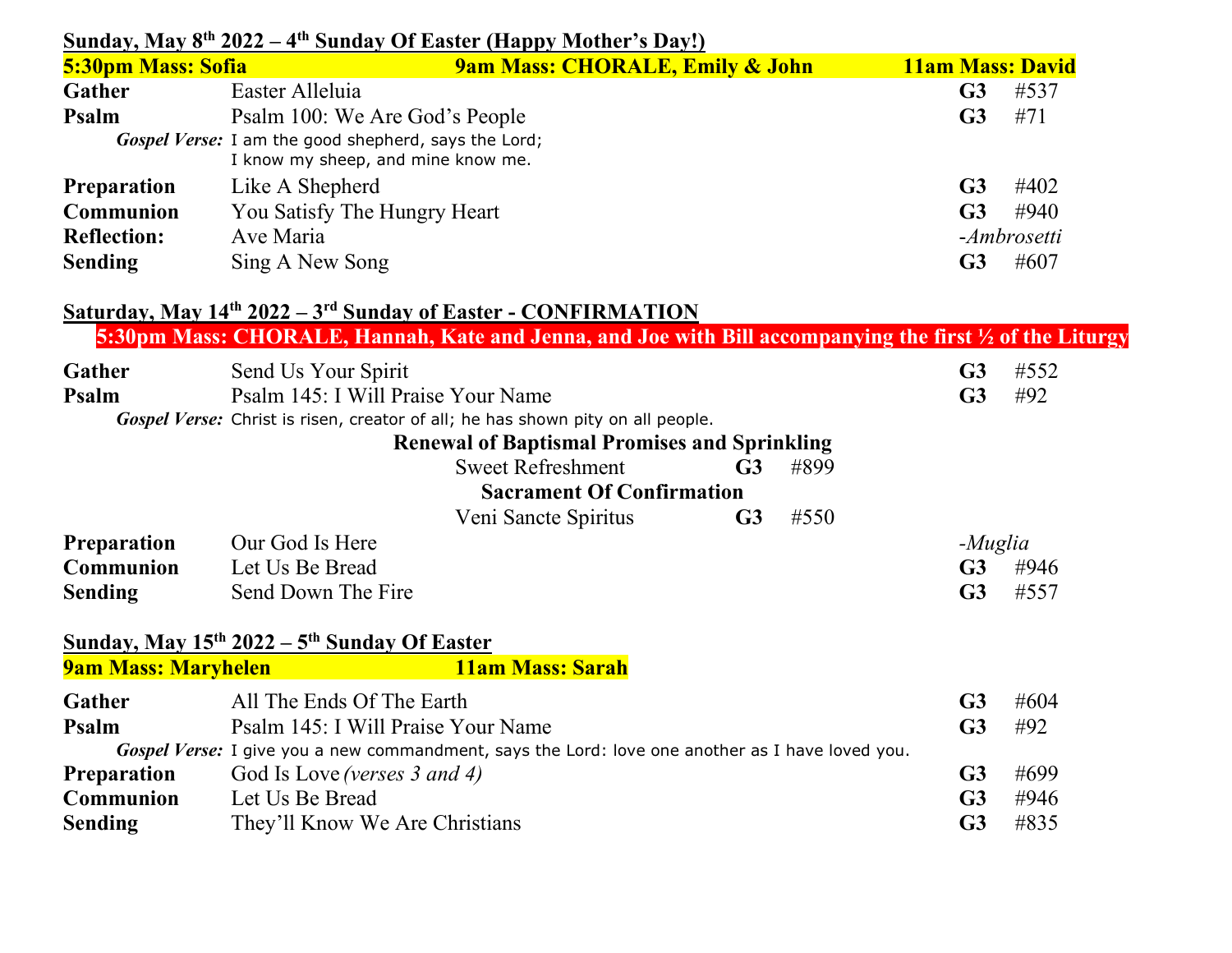### **Sunday, May 22nd 2022 – 6th Sunday Of Easter**

| <b>5:30pm Mass: Lisa &amp; Mike</b> | <b>9am Mass: Bill</b>                                                                                       | <b>11am Mass: David</b> |
|-------------------------------------|-------------------------------------------------------------------------------------------------------------|-------------------------|
| Gather                              | All Are Welcome                                                                                             | #850<br>G <sub>3</sub>  |
| Psalm                               | Psalm 67: O God, Let All The Nations                                                                        | $-Smith$                |
|                                     | Gospel Verse: Whoever loves me will keep my word,<br>and my Father will love them and we will come to them. |                         |
| <b>Preparation</b>                  | Do Not Let Your Hearts Be Troubled                                                                          | #869<br>G <sub>3</sub>  |
| Communion                           | Prayer of Peace                                                                                             | #821<br>G <sub>3</sub>  |
|                                     | / Dona Nobis Pacem                                                                                          | #822<br>G <sub>3</sub>  |
| <b>Sending</b>                      | City Of God                                                                                                 | #766<br>G3              |

# **Sunday, May 29th 2022 – The Ascension Of The Lord**

| <b>5:30pm Mass: Joe</b> | <b>9am Mass: Aimee</b>                                                                                      | <b>11am Mass: Sofia</b> |      |
|-------------------------|-------------------------------------------------------------------------------------------------------------|-------------------------|------|
| Gather                  | Hail The Day That Sees Him Rise                                                                             | G3                      | #543 |
| Psalm                   | Psalm 47: God Mounts The Throne                                                                             | G <sub>3</sub>          | #50  |
|                         | Gospel Verse: Go and teach all nations, says the Lord;<br>I am with you always, until the end of the world. |                         |      |
| <b>Preparation</b>      | The Church Of Christ                                                                                        | G <sub>3</sub>          | #765 |
| Communion               | Alleluia! Sing To Jesus!                                                                                    | G <sub>3</sub>          | #949 |
| <b>Sending</b>          | As A Fire Is Meant For Burning                                                                              | G3                      | #744 |

## **Sunday, June 5th 2022 – Pentecost**

|                          | 5:30pm Mass: YOUTH MM, Hannah<br><b>9am Mass: CHORALE, Aimee</b>                                               | 11am Mass: Emily & John |
|--------------------------|----------------------------------------------------------------------------------------------------------------|-------------------------|
| Gather                   | O Spirit All-Embracing                                                                                         | #553<br>G <sub>3</sub>  |
| Psalm                    | Psalm 104: Lord, Send Out Your Spirit                                                                          | #76<br>G <sub>3</sub>   |
|                          | Gospel Verse: Come, Holy Spirit, fill the hearts of your faithful<br>and kindle in them the fire of your love. |                         |
| <b>Procession with</b>   |                                                                                                                |                         |
| <b>Food for the Poor</b> | Yes, We Believe                                                                                                | $-Tate$                 |
| <b>Universal Prayer</b>  | Trilingual Intercessions                                                                                       | $-Hav$                  |
| <b>Preparation</b>       | We Are Many Parts                                                                                              | #834<br>G <sub>3</sub>  |
| Communion                | Let Us Be Bread                                                                                                | #946<br>G <sub>3</sub>  |
| <b>Sending</b>           | Send Down The Fire                                                                                             | #557<br>G3              |